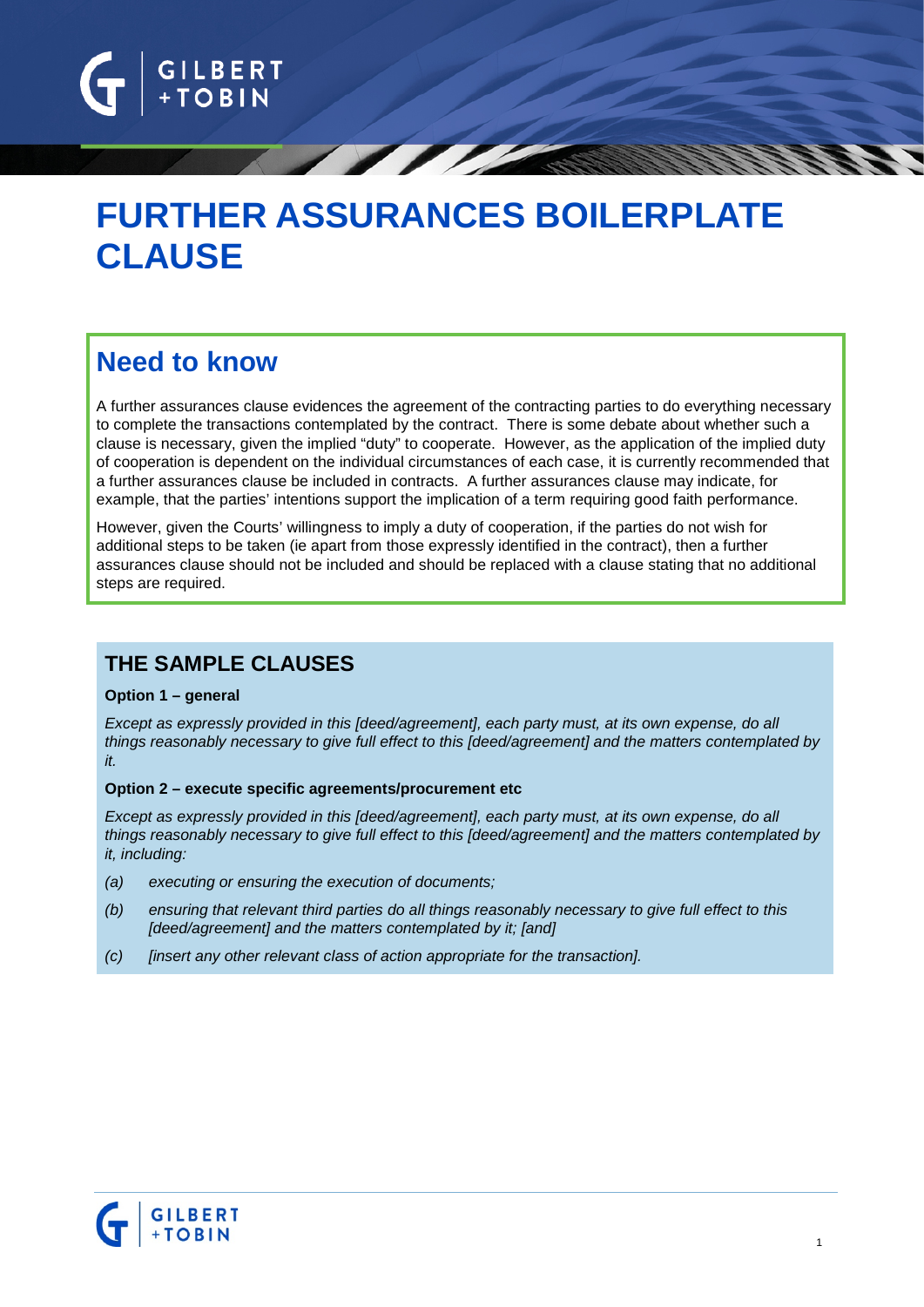## **1 What is this clause and why is it used?**

A further assurances clause is used to evidence the agreement of the contracting parties to do everything necessary to complete the transactions contemplated by the contract.

This clause is useful as parties may have to do further acts in order to give effect to the agreement, eg executing other documents or having to procure third parties to perform certain obligations. It also provides a "catch all'' should detail be omitted in the description of a party's obligations.

This clause was traditionally used in sale of land transactions to ensure that a vendor was bound to do such further acts as were required to perfect the purchaser's title to the property. In modern real property transactions, further assurances clauses are probably not strictly necessary in those jurisdictions which imply covenants as to title: for example, section 78 of the *Conveyancing Act* 1919 (NSW) expressly imposes an obligation equivalent to a further assurances clause on the transferor to do all things necessary to perfect title in the property being transferred.<sup>[1](#page-3-0)</sup>

However, the principles developed in the context of "further assurances" clauses for the sale of land are still relevant for other types of transactions, and nowadays further assurances clauses can be found in a broad range of commercial contracts. They may be particularly helpful in the sale of a business (where assignments of contracts are to take place) or where intellectual property rights are to be transferred.

## **2 How effective is it?**

#### **2.1 Further assurances clauses are generally effective**

It is clear from the case law that courts enforce further assurances clauses. $^2$  $^2$  However, their interpretation or enforcement is:

**(a) limited to the extent of the contract:**  Further assurances clauses will not be interpreted as requiring an act by one party



**(b) not vitiated by faulty provisions:** The requirement to execute documents which are the subject of further assurances clauses is not vitiated by faulty provisions within the document. Whether a document contains a faulty provision is "beside the point" when it comes to the application of a further assurances clause.<sup>[6](#page-4-3)</sup>

It is also apparent that further assurances clauses work in conjunction with other principles of contract law, in particular:

- the implied duty to co-operate; and
- potentially, the implied term of good faith (and reasonableness) in performance.

#### **2.2 Duty to cooperate and further assurances clauses**

It is arguable (see below) that the general duty to cooperate removes the need for a further assurances clause. For the reasons set out below, this is not a recommended path. This part discusses the implication of the duty to cooperate.

Courts have shown a willingness to imply the duty to cooperate into an agreement where there is no express intention contained within that agreement which would contradict it and so will impose an obligation on each party to do all that is reasonably necessary to secure performance of the contract.[7](#page-4-4) In the seminal case of *Mackay v Dick, [8](#page-4-5)* it was held:

> "*[Where] it appears that both parties have agreed that something shall be done, which cannot effectually be done unless both concur in doing it, the construction of the contract is that each agrees to do all that is necessary to be done on his part for*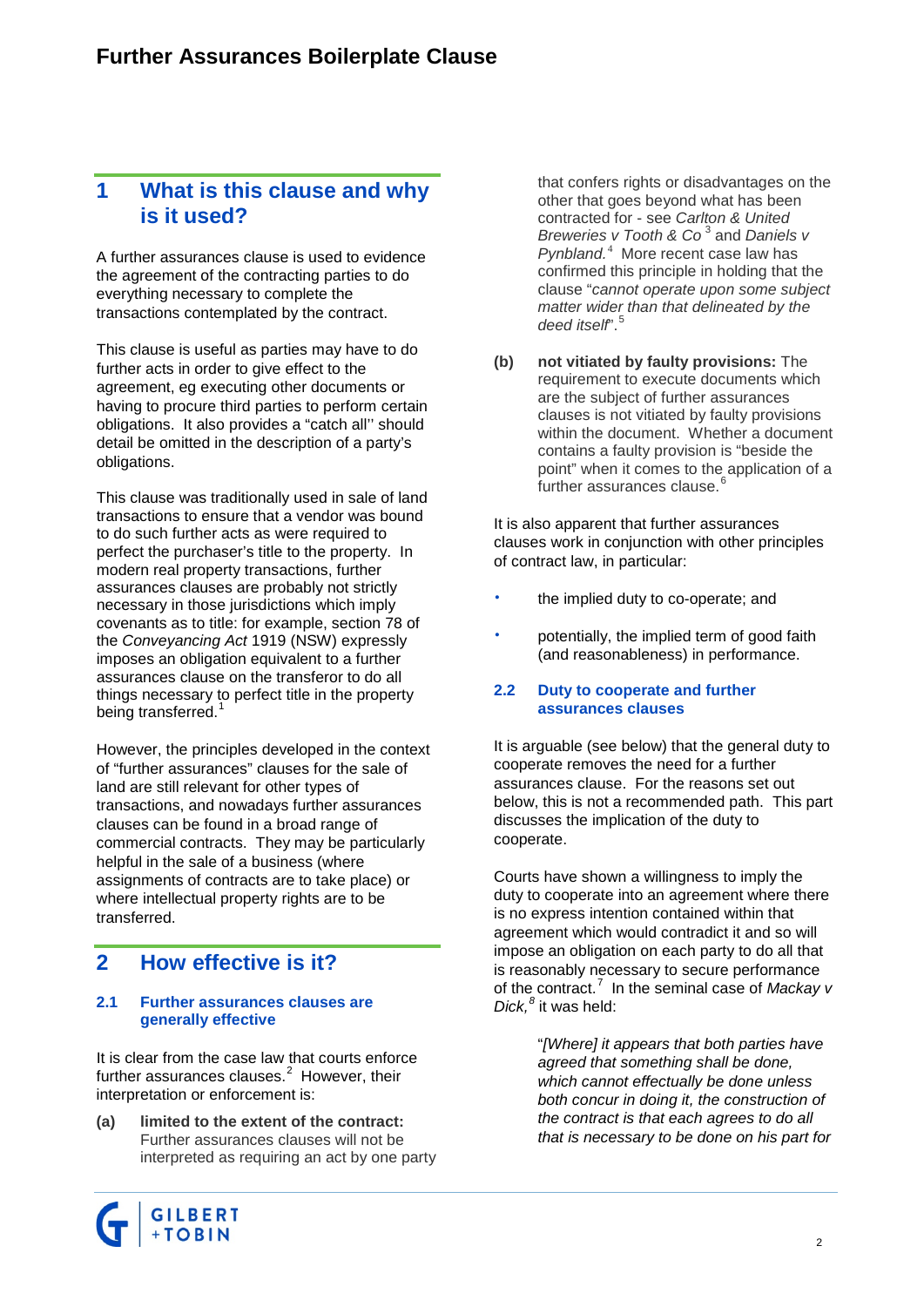*the carrying out of that thing, though there may be no express words to that effect*."

This implied duty was considered again in *Butt v M'Donald*<sup>[9](#page-4-6)</sup> and the principle stated by Griffith CJ was affirmed by the High Court in *[Secured](http://legalonline.thomson.com.au/do/resultDetailed.jsp?id=5157521)  [Income Real Estate \(Australia\) Ltd v St](http://legalonline.thomson.com.au/do/resultDetailed.jsp?id=5157521) Martins [Investments Pty Ltd.](http://legalonline.thomson.com.au/do/resultDetailed.jsp?id=5157521)* [10](#page-4-7) That is:

> "*it is a general rule applicable to every contract that each party agrees, by implication, to do all such things as are necessary on his part to enable the other party to have the benefit of the contract*."

*Campbell v Backoffice Investments Pty Ltd*<sup>[11](#page-4-8)</sup> affirmed the principle in MacKay although it was pointed out that a duty to cooperate cannot be implied where it is "*at odds with the terms upon which the parties have expressly agreed*". [12](#page-4-9)

It is clear that an implied duty to cooperate will not apply in all cases and its application will be dependent on the individual circumstances of a  $case.<sup>13</sup>$  $case.<sup>13</sup>$  $case.<sup>13</sup>$ 

#### **2.3 Further assurances and the implication of a duty of good faith**

It has been suggested in commentary that "*if the further assurances clause is expressed in strong terms and imposes an express obligation on the parties to do whatever is necessary to give each other the full benefit of the contract, it provides valuable support for any argument based on a duty of good faith and reasonableness*". [14](#page-4-11)

While "*breach of the duty of cooperation will frequently occur by reason of a failure to act in good faith….a good faith duty is more general than a requirement of cooperation, and it is not a necessary incident of contracts that each party must consider the interests of the other when performing the contract*". [15](#page-4-12) The status of good faith within the Australian law of contract is uncertain and the subject of much controversy.

### **3 Drafting and reviewing the clause**

#### **3.1 Should I always include it, and what happens if I don't?**

In light of the willingness of the courts to imply a duty to cooperate and the further development of the implied duty of good faith, it may be that further assurances clauses will not be a necessary or useful feature of future agreements.

In *1144 Nepean Highway Pty Ltd v Abnote Australasia Pty Ltd (formerly known as Leigh Mardon Australasia Pty Ltd),* [16](#page-4-13) it was stated that in those circumstances the further assurances clause "*add[ed] little or nothing to the obligations already imposed …. by virtue of the agreement itself and its implied terms*".

Further assurances clauses are also rarely contested or controversial so their value is not tangible. However, as the application of the implied duty of cooperation is dependent on the individual circumstances of each case, it is recommended that contracts continue to contain a further assurances clause. If the further assurances clause is not included, parties will need to rely on the implied duty of cooperation.

#### **3.2 What are the sample boilerplate clauses?**

There are two variations on the further assurances boilerplate clause. The first (above as Option 1) contains a general obligation "…to do all things reasonably necessary to give full effect…". The second (Option 2) specifically refers to agreement on further execution and procurement. It may be desirable to include this second variation to avoid any disagreement as to the scope of the clause.

#### **3.3 When, if ever, should I amend the clause?**

**(a) To add the words "or desirable":** One variation on the wording of the further assurances clause is to include the words "*or desirable*", ie each party must do all things reasonably necessary or desirable to give full effect to the agreement.<sup>1</sup>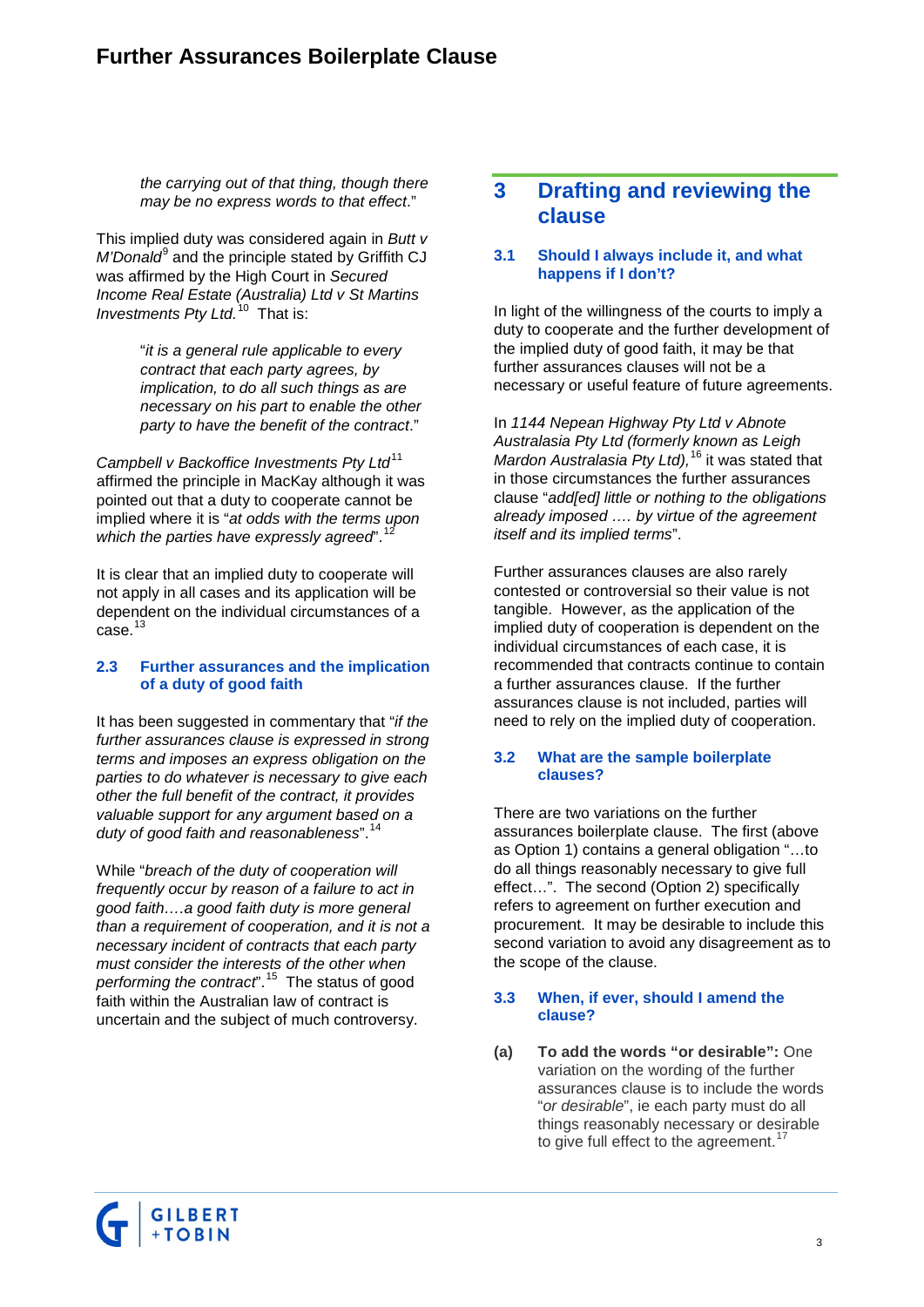Depending on the interests of the party, the addition of the words "or desirable" could be advantageous as it could result in more acts falling within the requirements of the further assurances clause. Conversely, because of the subjective and ambiguous nature of the word "desirable", this would not be a favourable addition for a party who wanted to limit its obligations. As a general rule, and due to their ambiguous nature, we do not recommended that you include these words.

- <span id="page-3-1"></span><span id="page-3-0"></span>**(b) To make the clause the responsibility of only one party:** In some circumstances, for example where only one party is to benefit from a transaction or it is conventional in that type of transaction for a particular party to be responsible and pay for the costs of carrying out further assurances tasks, it will be appropriate for the clause to be drafted so that it is given by one party only.
- **(c) To cover the issue of costs:** There may be considerable costs involved in complying with a further assurances clause. Consider if each party will bear its own costs or if the costs will be borne by one party (for example the party which is to benefit from the further assurances tasks).
- **(d) To cover** t**he issue of requests:** Consider whether one party must request the other party to undertake the further assurances tasks. Consider how costs will be borne if requests are made.
- **(e) To cover timing:** Consider whether the performance of the further assurances tasks are time sensitive. If so, consider adding words such as "promptly", "within [*insert number*] days of being requested by [*insert name*]" etc.

## **4 Other Practical Considerations**

#### **Do you need a power of attorney?**

Where particular actions are to be taken by one party at some time in the future, the other party may require that the first party give it an irrevocable power of attorney as security for its



undertaking to perform those acts. The power of attorney enables the other party to perform those acts in the name of the first party in the event of the first party's failure to do so within a certain time.

## **ENDNOTES**

- See also: *Conveyancing Act 1919* (ACT) s 78, *Conveyancing Act 1951* (ACT) s 3; *Law of Property Act 1936* (SA) s 42; *Conveyancing and Law of Property Act 1884* (Tas) s 7; *Property Law 1958* (Vic) s 76; *Property Law Act 1969* (WA) s 45. There are no equivalent provisions in
- See for example the consideration of the law applicable to further assurance clauses in *Carlton & United Breweries v Tooth & Co* (1986) 7 IPR 581 at 584 per Young J, and on appeal *Castlemaine Tooheys Ltd and anor v Carlton and United Breweries Ltd and anor* sub nom *Tooth & Co Ltd v Carlton and United Breweries* (1987) 10 NSWLR 468 at 482-484 and *Fox Entertainment Pty Ltd v Centennial Park*
- *(1986)* 7 IPR 581 at 584 per Young J, and on appeal *Castlemaine Tooheys Ltd and anor v Carlton and United Breweries Ltd and anor* sub nom *Tooth & Co Ltd v Calrton*
- 
- *and United Breweries* (1987) 10 NSWLR 468 at 482-484. <sup>4</sup> (1985) 4 BPR 9716. <sup>5</sup> *Fox Entertainment Pty Ltd v Centennial Park and Moore*
- 
- *Park Trust Indig 1931.*<br>*Park Trust is App Cas 251, Campbell v Mackay v Dick (1881) 6 App Cas 251, Campbell v Backoffice Investments Pty Ltd (2009) 238 CLR 304, [Secured Income Real Estate \(Australia\) Ltd v St](http://legalonline.thomson.com.au/do/resultDetailed.jsp?id=5157521) Martins [Investments Pty Ltd](http://legalonline.thomson.com.au/do/resultDetailed.jsp?id=5157521)* (1979) 144 CLR 596, 607-8, the Supreme Court of South Australia in *Alstom Ltd v Yokogawa Australia Pty Ltd & Anor (No 7)* [2012] SASC 49 affirmed that an implied term to "*do all that is necessary to be done ...to enable the other party to have the benefit of the contract is well recognised and not controversial*" in commercial contracts [568], *Butts v O'Dwyer (1952) 87 CLR 267* (implied obligation on part of transferor to do all that was reasonable to ensure that consent obtained where contract to transfer land is subject to term that it is not to become effective unless consent obtained).
- Mackay v Dick (1881) 6 App Cas 251 per Blackburn J at 263.
- 
- -
	-
- <sup>9</sup> (1896) 7 QLJ 68, 70-1.<br><sup>10</sup> (1979) 144 CLR 596, 607.<br><sup>11</sup> (2009) 238 CLR 304.<br><sup>12</sup> Ibid [168].<br><sup>13</sup> See, eg *Himbleton Pty Ltd v Kumagai (NSW) Pty Ltd* (1991) 29 NSWLR 44 at 60 per Giles J (duty did not require party to ensure that exercise of put option became binding where this would have amounted to warranty that Foreign Investment Review Board approval would be obtained), *RDJ International Pty Ltd v Preformed Line Products (Australia) Pty Ltd* (1996) 39 NSWLR 417 at 421 per Young J (duty does not require person to interrupt business activities merely because it sees the other getting into difficulties). See also *GR Securities Pty Ltd v Baulkham Hills Private Hospital Pty Ltd (1986)* 40 NSWLR 631 at 635 per McHugh JA (with whom Kirby P and Glass JA agreed), CA; *Council of the City of Sydney v Goldspar Australia Pty Ltd (ACN 002 705 991)* (2006) 230 ALR 437 at 497, [2006]